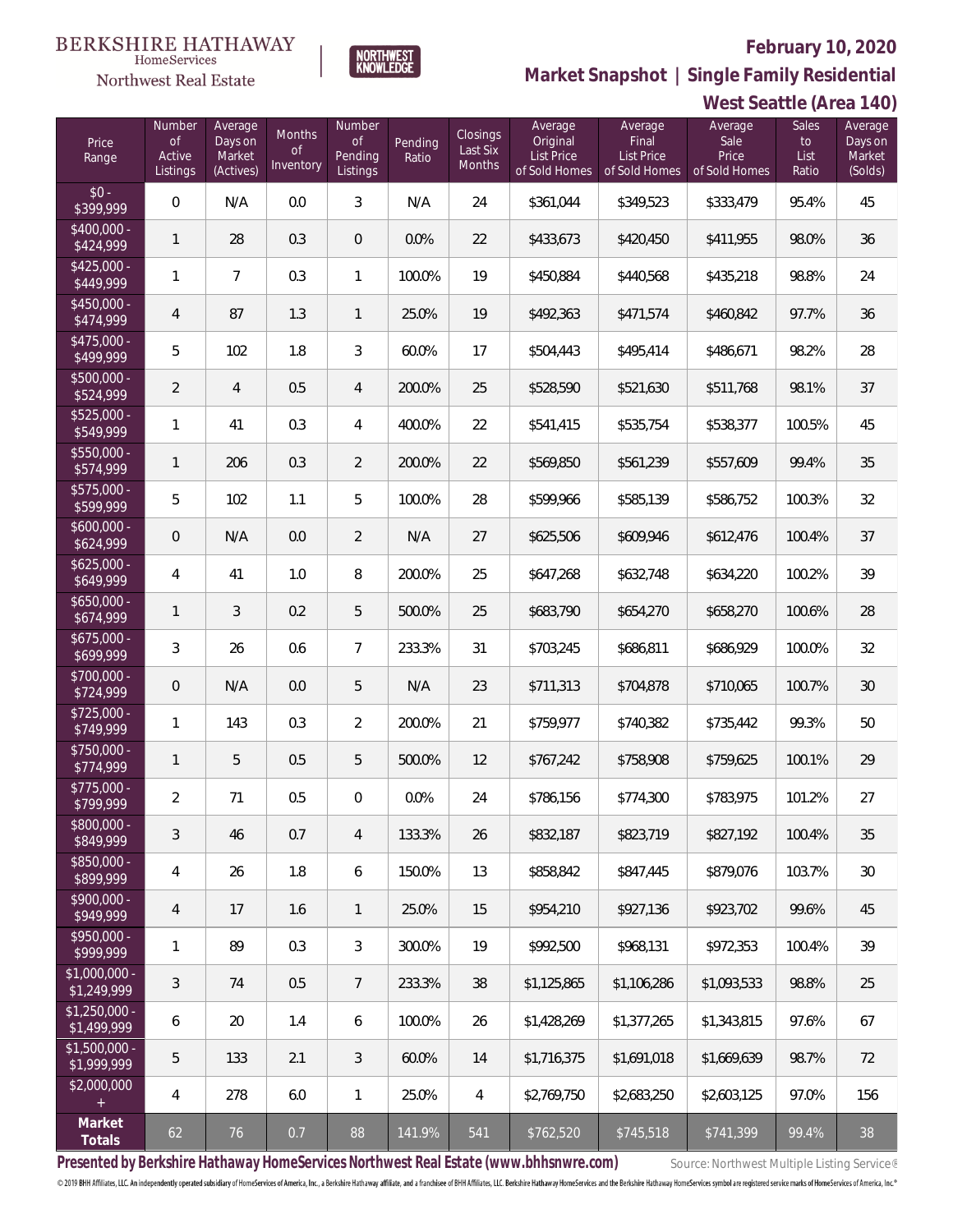

**Market Snapshot | Single Family Residential**

### $\label{lem:sevices} \textsc{Home} \textsc{Service} \textsc{s}$ Northwest Real Estate

|                               | Southeast Seattle (Area 380)              |                                           |                                  |                                            |                  |                                |                                                    |                                                        |                                           |                                     |                                         |
|-------------------------------|-------------------------------------------|-------------------------------------------|----------------------------------|--------------------------------------------|------------------|--------------------------------|----------------------------------------------------|--------------------------------------------------------|-------------------------------------------|-------------------------------------|-----------------------------------------|
| Price<br>Range                | Number<br><b>of</b><br>Active<br>Listings | Average<br>Days on<br>Market<br>(Actives) | Months<br><b>of</b><br>Inventory | Number<br><b>of</b><br>Pending<br>Listings | Pending<br>Ratio | Closings<br>Last Six<br>Months | Average<br>Original<br>List Price<br>of Sold Homes | Average<br>Final<br><b>List Price</b><br>of Sold Homes | Average<br>Sale<br>Price<br>of Sold Homes | <b>Sales</b><br>to<br>List<br>Ratio | Average<br>Days on<br>Market<br>(Solds) |
| $$0 -$<br>\$349,999           | $\mathbf 0$                               | N/A                                       | 0.0                              | $\mathbf{1}$                               | N/A              | 9                              | \$313,600                                          | \$282,039                                              | \$278,222                                 | 98.6%                               | 35                                      |
| $$350,000 -$<br>\$399,999     | 1                                         | 17                                        | 0.4                              | $\mathbf{1}$                               | 100.0%           | 14                             | \$385,843                                          | \$378,418                                              | \$373,321                                 | 98.7%                               | 41                                      |
| $$400,000 -$<br>\$424,999     | $\mathbf 0$                               | N/A                                       | 0.0                              | $\mathbf 5$                                | N/A              | $\overline{7}$                 | \$427,000                                          | \$417,850                                              | \$410,357                                 | 98.2%                               | 33                                      |
| $$425,000 -$<br>\$449,999     | 3                                         | 63                                        | 3.0                              | $\mathbf{1}$                               | 33.3%            | 6                              | \$475,756                                          | \$441,456                                              | \$436,000                                 | 98.8%                               | 75                                      |
| $$450,000 -$<br>\$474,999     | $\mathbf 0$                               | N/A                                       | 0.0                              | $\mathbf{1}$                               | N/A              | 12                             | \$511,246                                          | \$501,992                                              | \$459,829                                 | 91.6%                               | 29                                      |
| $$475,000 -$<br>\$499,999     | $\overline{2}$                            | 111                                       | 1.7                              | $\mathbf{1}$                               | 50.0%            | $7\overline{ }$                | \$515,393                                          | \$481,356                                              | \$486,428                                 | 101.1%                              | 51                                      |
| \$500,000 -<br>\$524,999      | $\overline{2}$                            | 190                                       | 1.5                              | $\mathbf 0$                                | 0.0%             | 8                              | \$533,624                                          | \$512,712                                              | \$504,375                                 | 98.4%                               | 49                                      |
| $$525,000 -$<br>\$549,999     | $\mathbf{1}$                              | 122                                       | 0.4                              | $\theta$                                   | 0.0%             | 17                             | \$558,453                                          | \$542,815                                              | \$535,626                                 | 98.7%                               | 44                                      |
| \$550,000 -<br>\$574,999      | $\mathbf{1}$                              | 180                                       | 0.7                              | $\mathbf{1}$                               | 100.0%           | 9                              | \$615,322                                          | \$596,311                                              | \$558,667                                 | 93.7%                               | 49                                      |
| \$575,000 -<br>\$599,999      | 1                                         | $\overline{4}$                            | 0.9                              | $\mathfrak{Z}$                             | 300.0%           | $7\overline{ }$                | \$610,048                                          | \$607,064                                              | \$583,071                                 | 96.0%                               | 33                                      |
| $$600,000 -$<br>\$624,999     | $\mathbf 0$                               | N/A                                       | 0.0                              | 0                                          | N/A              | 17                             | \$619,108                                          | \$604,843                                              | \$610,699                                 | 101.0%                              | 34                                      |
| $$625,000 -$<br>\$649,999     | 1                                         | 25                                        | 0.7                              | 5                                          | 500.0%           | 9                              | \$638,333                                          | \$631,667                                              | \$630,667                                 | 99.8%                               | 67                                      |
| $$650,000 -$<br>\$674,999     | 3                                         | 27                                        | 3.0                              | $\overline{2}$                             | 66.7%            | 6                              | \$653,150                                          | \$646,475                                              | \$653,500                                 | 101.1%                              | 22                                      |
| $$675,000 -$<br>\$699,999     | $\mathbf 0$                               | N/A                                       | 0.0                              | $\sqrt{2}$                                 | N/A              | 9                              | \$711,983                                          | \$691,967                                              | \$684,828                                 | 99.0%                               | 40                                      |
| $$700,000 -$<br>\$724,999     | 1                                         | 61                                        | 0.8                              | $\overline{2}$                             | 200.0%           | 8                              | \$704,431                                          | \$701,431                                              | \$709,438                                 | 101.1%                              | 51                                      |
| $$725,000 -$<br>\$749,999     | 1                                         | 24                                        | 1.2                              | $\overline{2}$                             | 200.0%           | 5                              | \$761,888                                          | \$745,690                                              | \$738,990                                 | 99.1%                               | 38                                      |
| \$750,000 -<br>\$774,999      | $\mathbf{0}$                              | N/A                                       | 0.0                              | $\mathbf{1}$                               | N/A              | 9                              | \$752,594                                          | \$738,194                                              | \$762,919                                 | 103.3%                              | 17                                      |
| $$775,000 -$<br>\$799,999     | 4                                         | 48                                        | 2.2                              | $\theta$                                   | 0.0%             | 11                             | \$821,067                                          | \$813,067                                              | \$787,227                                 | 96.8%                               | 40                                      |
| $$800,000 -$<br>\$849,999     | 2                                         | $\overline{4}$                            | 1.5                              | 3                                          | 150.0%           | 8                              | \$831,750                                          | \$824,875                                              | \$823,500                                 | 99.8%                               | 40                                      |
| $$850.000 -$<br>\$899,999     | $\overline{0}$                            | N/A                                       | 0.0                              | $\overline{2}$                             | N/A              | 6                              | \$915,833                                          | \$885,665                                              | \$876,833                                 | 99.0%                               | 76                                      |
| $$900.000 -$<br>\$999,999     | 1                                         | 74                                        | 0.5                              | 4                                          | 400.0%           | 12                             | \$965,079                                          | \$947,246                                              | \$944.813                                 | 99.7%                               | 51                                      |
| $$1,000,000$ -<br>\$1,249,999 | 3                                         | 15                                        | 0.9                              | 2                                          | 66.7%            | 21                             | \$1,133,545                                        | \$1,095,298                                            | \$1,083,019                               | 98.9%                               | 42                                      |
| $$1,250,000$ -<br>\$1,499,999 | 3                                         | 191                                       | 2.6                              | $\overline{0}$                             | 0.0%             | $\overline{7}$                 | \$1,486,021                                        | \$1,438,129                                            | \$1,371,857                               | 95.4%                               | 77                                      |
| $$1,500,000$ -<br>\$1,999,999 | 6                                         | 123                                       | 4.5                              | $\overline{1}$                             | 16.7%            | 8                              | \$1,789,375                                        | \$1,743,250                                            | \$1,715,311                               | 98.4%                               | 58                                      |
| \$2,000,000                   | $\mathfrak{Z}$                            | 151                                       | 2.6                              | $\mathbf{1}$                               | 33.3%            | $\overline{7}$                 | \$3,182,143                                        | \$3,085,429                                            | \$2,898,571                               | 93.9%                               | 134                                     |
| Market<br>Totals              | 39                                        | 87                                        | $1.0\,$                          | 41                                         | 105.1%           | 239                            | \$810,688                                          | \$789,299                                              | \$773,959                                 | 98.1%                               | 47                                      |

Presented by Berkshire Hathaway HomeServices Northwest Real Estate (www.bhhsnwre.com) Source: Northwest Multiple Listing Service®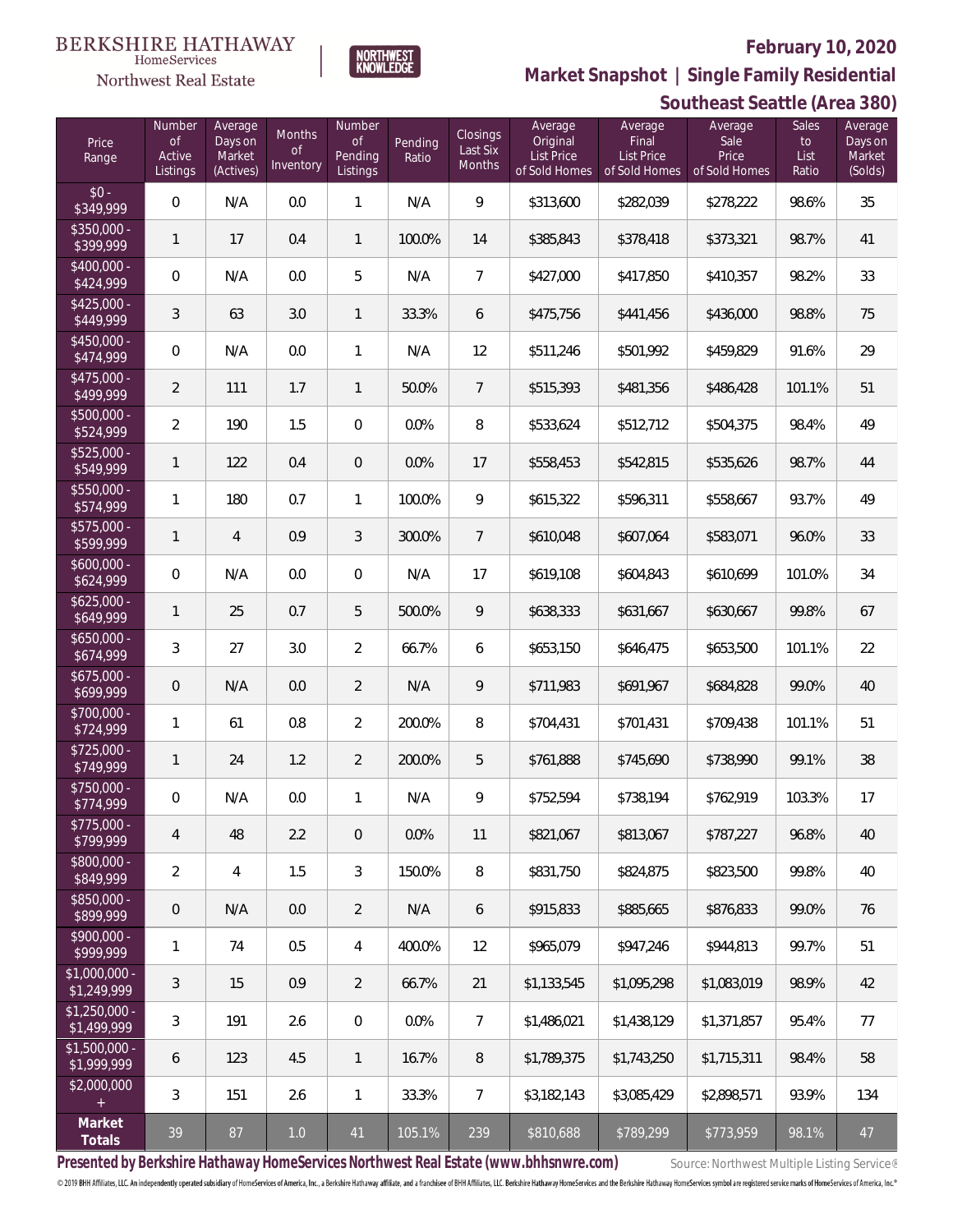

**SODO/Beacon Hill (Area 385) Market Snapshot | Single Family Residential**

### **BERKSHIRE HATHAWAY** HomeServices

Northwest Real Estate

| Price<br>Range                | Number<br><b>of</b><br>Active<br>Listings | Average<br>Days on<br>Market<br>(Actives) | <b>Months</b><br>$\circ$ f<br>Inventory | Number<br>$\mathsf{of}$<br>Pending<br>Listings | Pending<br>Ratio | Closings<br>Last Six<br>Months | Average<br>Original<br>List Price<br>of Sold Homes | Average<br>Final<br><b>List Price</b><br>of Sold Homes | Average<br>Sale<br>Price<br>of Sold Homes | <b>Sales</b><br>to<br>List<br>Ratio | Average<br>Days on<br>Market<br>(Solds) |
|-------------------------------|-------------------------------------------|-------------------------------------------|-----------------------------------------|------------------------------------------------|------------------|--------------------------------|----------------------------------------------------|--------------------------------------------------------|-------------------------------------------|-------------------------------------|-----------------------------------------|
| $$0 -$<br>\$374,999           | $\mathbf{0}$                              | N/A                                       | 0.0                                     | $\overline{0}$                                 | N/A              | $\overline{4}$                 | \$446,750                                          | \$433,250                                              | \$233,658                                 | 53.9%                               | 43                                      |
| \$375,000 -<br>\$399,999      | $\overline{0}$                            | N/A                                       | 0.0                                     | $\mathbf{1}$                                   | N/A              | $\overline{4}$                 | \$389,722                                          | \$389,722                                              | \$383,750                                 | 98.5%                               | 33                                      |
| $$400,000 -$<br>\$424,999     | $\mathbf{0}$                              | N/A                                       | 0.0                                     | $\mathbf{1}$                                   | N/A              | 5                              | \$442,880                                          | \$430,680                                              | \$408,000                                 | 94.7%                               | 44                                      |
| $$425,000 -$<br>\$449,999     | $\overline{0}$                            | N/A                                       | 0.0                                     | $\overline{2}$                                 | N/A              | $\overline{4}$                 | \$431,250                                          | \$431,250                                              | \$430,750                                 | 99.9%                               | 6                                       |
| $$450,000 -$<br>\$474,999     | $\overline{0}$                            | N/A                                       | 0.0                                     | $\mathbf{1}$                                   | N/A              | 6                              | \$532,992                                          | \$479,420                                              | \$458,833                                 | 95.7%                               | 50                                      |
| $$475,000 -$<br>\$499,999     | $\mathbf{1}$                              | 322                                       | 0.8                                     | $\overline{2}$                                 | 200.0%           | 8                              | \$531,068                                          | \$511,444                                              | \$484,635                                 | 94.8%                               | 55                                      |
| \$500,000 -<br>\$524,999      | $\mathbf{0}$                              | N/A                                       | 0.0                                     | $\mathbf{1}$                                   | N/A              | 9                              | \$514,867                                          | \$502,750                                              | \$505,889                                 | 100.6%                              | 100                                     |
| \$525,000 -<br>\$549,999      | $\overline{0}$                            | N/A                                       | 0.0                                     | 3                                              | N/A              | $\overline{7}$                 | \$546,139                                          | \$536,146                                              | \$535,851                                 | 99.9%                               | 49                                      |
| \$550,000 -<br>\$574,999      | $\mathbf 0$                               | N/A                                       | 0.0                                     | $\mathbf{1}$                                   | N/A              | 4                              | \$544,988                                          | \$542,488                                              | \$557,668                                 | 102.8%                              | 85                                      |
| \$575,000 -<br>\$599,999      | $\overline{4}$                            | 82                                        | 2.4                                     | $\mathbf 0$                                    | 0.0%             | 10                             | \$607,495                                          | \$598,195                                              | \$587,450                                 | 98.2%                               | 62                                      |
| $$600,000 -$<br>\$624,999     | $\mathbf 0$                               | N/A                                       | 0.0                                     | $\mathbf{1}$                                   | N/A              | 8                              | \$620,243                                          | \$608,743                                              | \$607,063                                 | 99.7%                               | 28                                      |
| $$625,000 -$<br>\$649,999     | $\mathbf{1}$                              | 89                                        | 0.6                                     | 3                                              | 300.0%           | 10                             | \$640,190                                          | \$625,590                                              | \$632,036                                 | 101.0%                              | 19                                      |
| $$650,000 -$<br>\$674,999     | 1                                         | $\overline{0}$                            | 0.9                                     | $\overline{2}$                                 | 200.0%           | $\overline{7}$                 | \$669,129                                          | \$661,271                                              | \$656,143                                 | 99.2%                               | 46                                      |
| $$675,000 -$<br>\$699,999     | $\overline{2}$                            | 201                                       | 1.7                                     | $\overline{0}$                                 | 0.0%             | $7\overline{ }$                | \$723,243                                          | \$703,512                                              | \$684,611                                 | 97.3%                               | 77                                      |
| $$700,000 -$<br>\$724,999     | 1                                         | 75                                        | 2.0                                     | $\overline{0}$                                 | 0.0%             | 3                              | \$764,666                                          | \$728,317                                              | \$710,000                                 | 97.5%                               | 54                                      |
| \$725,000 -<br>\$749,999      | $\overline{0}$                            | N/A                                       | 0.0                                     | $\overline{0}$                                 | N/A              | $\overline{4}$                 | \$754,613                                          | \$743,475                                              | \$730,000                                 | 98.2%                               | 55                                      |
| \$750,000 -<br>\$774,999      | $\mathbf 0$                               | N/A                                       | 0.0                                     | $\mathbf{1}$                                   | N/A              | 3                              | \$766,296                                          | \$759,667                                              | \$765,000                                 | 100.7%                              | 36                                      |
| $$775,000 -$<br>\$799,999     | $\mathbf{1}$                              | 3                                         | 0.9                                     | 3                                              | 300.0%           | $\overline{7}$                 | \$783.857                                          | \$783.857                                              | \$786,429                                 | 100.3%                              | 20                                      |
| $$800,000 -$<br>\$824,999     | $\mathbf 0$                               | N/A                                       | 0.0                                     | $\mathbf 0$                                    | N/A              | 5                              | \$787,600                                          | \$787,600                                              | \$812,400                                 | 103.1%                              | 12                                      |
| $$825,000 -$<br>\$849,999     | $\overline{2}$                            | 36                                        | 12.0                                    | $\overline{0}$                                 | 0.0%             | $\mathbf{1}$                   | \$789,000                                          | \$789,000                                              | \$833.500                                 | 105.6%                              | $\mathbf{1}$                            |
| \$850,000 -<br>\$899,999      | $\mathbf{1}$                              | 76                                        | 0.9                                     | $\overline{2}$                                 | 200.0%           | $\overline{7}$                 | \$871,120                                          | \$854,691                                              | \$867,214                                 | 101.5%                              | 50                                      |
| \$900,000 -<br>\$999,999      | 3                                         | 32                                        | N/A                                     | 6                                              | 200.0%           | $\theta$                       | N/A                                                | N/A                                                    | N/A                                       | N/A                                 | N/A                                     |
| $$1,000,000 -$<br>\$1,249,999 | $\overline{2}$                            | 106                                       | 4.0                                     | $\overline{2}$                                 | 100.0%           | 3                              | \$1,149,583                                        | \$1,066,267                                            | \$1,033,333                               | 96.9%                               | 90                                      |
| $$1,250,000 -$<br>\$1,499,999 | 1                                         | 121                                       | 6.0                                     | $\overline{0}$                                 | $0.0\%$          | $\overline{1}$                 | \$1,299,000                                        | \$1,299,000                                            | \$1,255,000                               | 96.6%                               | 103                                     |
| \$1,500,000<br>$+$            | $\overline{2}$                            | 252                                       | N/A                                     | $\,0\,$                                        | $0.0\%$          | $\mathbf 0$                    | N/A                                                | N/A                                                    | N/A                                       | N/A                                 | N/A                                     |
| Market<br>Totals              | 22                                        | 104                                       | $1.0\,$                                 | 32                                             | 145.5%           | 127                            | \$639,565                                          | \$625,038                                              | \$614,212                                 | 98.3%                               | 49                                      |

Presented by Berkshire Hathaway HomeServices Northwest Real Estate (www.bhhsnwre.com) Source: Northwest Multiple Listing Service®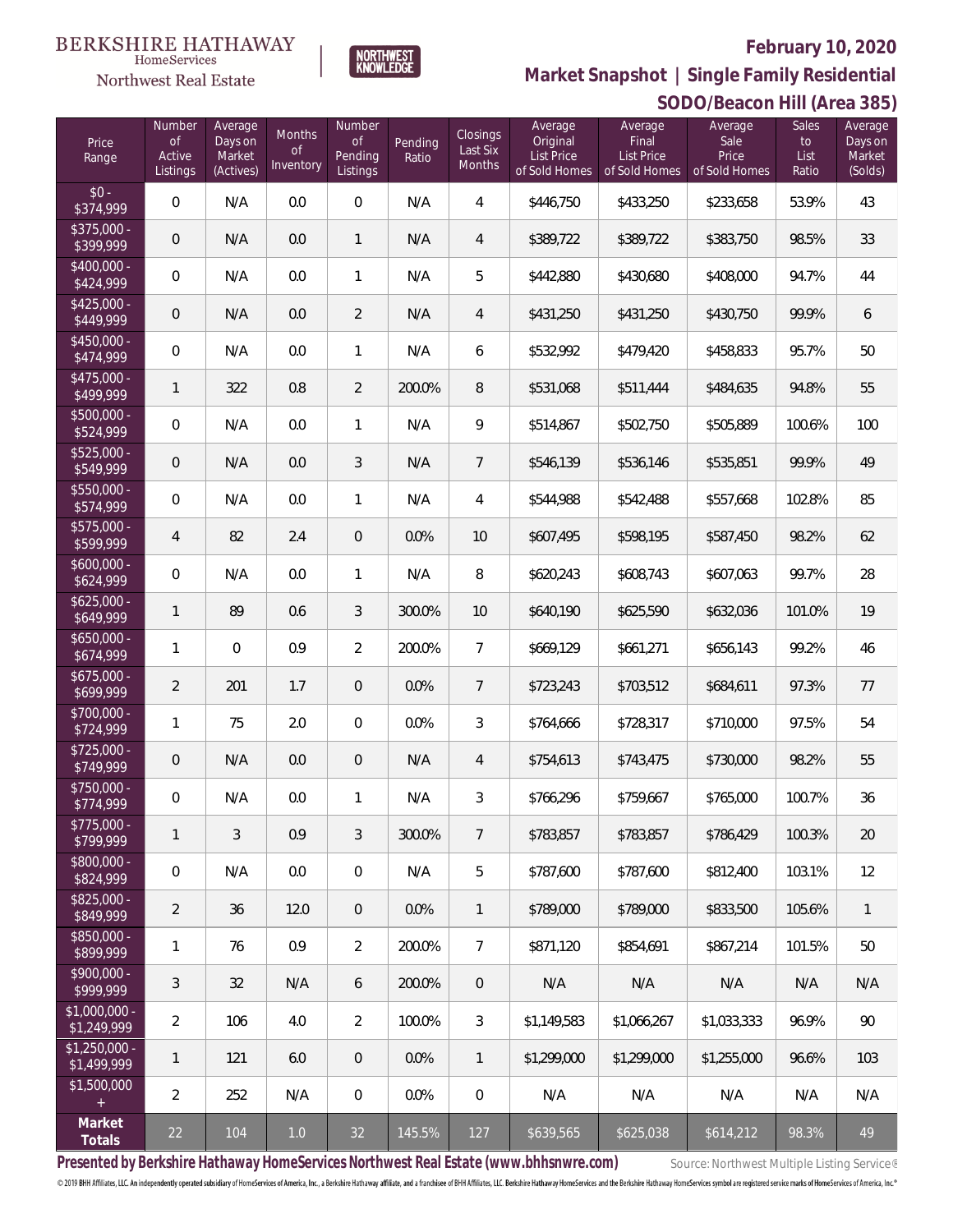

 $\label{lem:sevices} \textsc{Home} \textsc{Service} \textsc{s}$ Northwest Real Estate

# **Market Snapshot | Single Family Residential**

|                               | Central Seattle (Area 390)                |                                           |                                  |                                            |                  |                                |                                                    |                                                 |                                           |                              |                                         |
|-------------------------------|-------------------------------------------|-------------------------------------------|----------------------------------|--------------------------------------------|------------------|--------------------------------|----------------------------------------------------|-------------------------------------------------|-------------------------------------------|------------------------------|-----------------------------------------|
| Price<br>Range                | Number<br><b>of</b><br>Active<br>Listings | Average<br>Days on<br>Market<br>(Actives) | Months<br><b>of</b><br>Inventory | Number<br><b>of</b><br>Pending<br>Listings | Pending<br>Ratio | Closings<br>Last Six<br>Months | Average<br>Original<br>List Price<br>of Sold Homes | Average<br>Final<br>List Price<br>of Sold Homes | Average<br>Sale<br>Price<br>of Sold Homes | Sales<br>to<br>List<br>Ratio | Average<br>Days on<br>Market<br>(Solds) |
| $$0 -$<br>\$599,999           | 0                                         | N/A                                       | 0.0                              | $\overline{2}$                             | N/A              | 18                             | \$552,656                                          | \$522,969                                       | \$524,944                                 | 100.4%                       | 55                                      |
| $$600,000 -$<br>\$649,999     | 0                                         | N/A                                       | 0.0                              | $\overline{0}$                             | N/A              | 5                              | \$642,731                                          | \$627,240                                       | \$620,250                                 | 98.9%                        | 56                                      |
| $$650,000 -$<br>\$699,999     | 1                                         | 138                                       | 1.0                              | $\,0\,$                                    | 0.0%             | 6                              | \$720,332                                          | \$686,832                                       | \$681,117                                 | 99.2%                        | 17                                      |
| \$700,000 -<br>\$749,999      | 2                                         | 5                                         | 1.1                              | $\overline{0}$                             | 0.0%             | 11                             | \$756,718                                          | \$735,809                                       | \$723,582                                 | 98.3%                        | 38                                      |
| $$750,000 -$<br>\$799,999     | 0                                         | N/A                                       | 0.0                              | $\overline{2}$                             | N/A              | $\overline{7}$                 | \$809,564                                          | \$787,427                                       | \$768,284                                 | 97.6%                        | 76                                      |
| \$800,000 -<br>\$849,999      | 1                                         | 137                                       | 0.3                              | $\overline{0}$                             | 0.0%             | 20                             | \$867,595                                          | \$835,542                                       | \$826,570                                 | 98.9%                        | 40                                      |
| \$850,000 -<br>\$899,999      | 1                                         | 83                                        | 0.3                              | $\overline{2}$                             | 200.0%           | 18                             | \$888,986                                          | \$878,378                                       | \$877,722                                 | 99.9%                        | 21                                      |
| \$900,000 -<br>\$949,999      | 1                                         | $\overline{4}$                            | 0.4                              | $\overline{2}$                             | 200.0%           | 16                             | \$928,681                                          | \$903,309                                       | \$915,437                                 | 101.3%                       | 31                                      |
| \$950,000 -<br>\$999,999      | 3                                         | 55                                        | 2.0                              | $\mathbf{1}$                               | 33.3%            | 9                              | \$1,028,211                                        | \$1,002,756                                     | \$972,989                                 | 97.0%                        | 18                                      |
| $$1,000,000$ -<br>\$1,099,999 | $\mathbf 0$                               | N/A                                       | 0.0                              | $\overline{2}$                             | N/A              | 16                             | \$1,076,369                                        | \$1,065,744                                     | \$1,042,450                               | 97.8%                        | 42                                      |
| $$1,100,000$ -<br>\$1,199,999 | 4                                         | 9                                         | 1.1                              | $\overline{2}$                             | 50.0%            | 21                             | \$1,160,593                                        | \$1,138,688                                     | \$1,135,733                               | 99.7%                        | 32                                      |
| $$1,200,000 -$<br>\$1,299,999 | 2                                         | 83                                        | 0.9                              | 3                                          | 150.0%           | 13                             | \$1,268,061                                        | \$1,237,291                                     | \$1,247,842                               | 100.9%                       | 32                                      |
| $$1,300,000 -$<br>\$1,399,999 | 3                                         | 77                                        | 1.1                              | 3                                          | 100.0%           | 16                             | \$1,344,125                                        | \$1,338,809                                     | \$1,351,044                               | 100.9%                       | 22                                      |
| $$1,400,000 -$<br>\$1,499,999 | $\mathbf 0$                               | N/A                                       | 0.0                              | $\mathbf{1}$                               | N/A              | 10                             | \$1,465,300                                        | \$1,453,700                                     | \$1,440,800                               | 99.1%                        | 42                                      |
| $$1,500,000 -$<br>\$1,599,999 | 0                                         | N/A                                       | 0.0                              | 1                                          | N/A              | 17                             | \$1,563,235                                        | \$1,542,235                                     | \$1,534,822                               | 99.5%                        | 27                                      |
| $$1,600,000$ -<br>\$1,699,999 | 2                                         | 77                                        | 1.5                              | $\overline{2}$                             | 100.0%           | 8                              | \$1,697,188                                        | \$1,660,313                                     | \$1,619,938                               | 97.6%                        | 49                                      |
| \$1,700,000<br>\$1,799,999    | 1                                         | 80                                        | 1.0                              | 5                                          | 500.0%           | 6                              | \$1,997,833                                        | \$1,823,000                                     | \$1,757,167                               | 96.4%                        | 135                                     |
| \$1,800,000 -<br>\$1,899,999  | 2                                         | 27                                        | 1.3                              | $\overline{2}$                             | 100.0%           | 9                              | \$1,975,556                                        | \$1,892,556                                     | \$1,832,556                               | 96.8%                        | 63                                      |
| $$1,900,000 -$<br>\$1,999,999 | 5                                         | 77                                        | 3.3                              | $\mathbf{1}$                               | 20.0%            | 9                              | \$2,052,556                                        | \$1,976,994                                     | \$1,953,056                               | 98.8%                        | 38                                      |
| $$2,000,000 -$<br>\$2,249,999 | 3                                         | 128                                       | 1.6                              | $\overline{0}$                             | 0.0%             | 11                             | \$2,175,273                                        | \$2,133,455                                     | \$2,109,955                               | 98.9%                        | 33                                      |
| $$2,250,000 -$<br>\$2,499,999 | 4                                         | 67                                        | 4.0                              | $\mathbf{1}$                               | 25.0%            | 6                              | \$2,464,833                                        | \$2,406,500                                     | \$2,365,417                               | 98.3%                        | 47                                      |
| $$2,500,000 -$<br>\$2,749,999 | 3                                         | 58                                        | 6.0                              | $\mathbf{1}$                               | 33.3%            | 3                              | \$2,581,667                                        | \$2,581,667                                     | \$2,644,667                               | 102.4%                       | 68                                      |
| $$2,750,000 -$<br>\$2,999,999 | 2                                         | 58                                        | 1.3                              | $\overline{0}$                             | 0.0%             | 9                              | \$3,011,833                                        | \$2,983,667                                     | \$2,880,333                               | 96.5%                        | 55                                      |
| $$3.000.000 -$<br>\$3,999,999 | 2                                         | 8                                         | 0.9                              | 2                                          | 100.0%           | 13                             | \$3,676,154                                        | \$3,488,077                                     | \$3,364,387                               | 96.5%                        | 66                                      |
| \$4,000,000                   | 6                                         | 220                                       | 7.2                              | $\overline{0}$                             | $0.0\%$          | 5                              | \$7,598,000                                        | \$7,267,600                                     | \$6,619,000                               | 91.1%                        | 196                                     |
| Market<br>Totals              | 48                                        | 82                                        | 1.0                              | 35                                         | 72.9%            | 282                            | \$1,528,085                                        | \$1,484,878                                     | \$1,454,755                               | 98.0%                        | 44                                      |

Presented by Berkshire Hathaway HomeServices Northwest Real Estate (www.bhhsnwre.com) Source: Northwest Multiple Listing Service®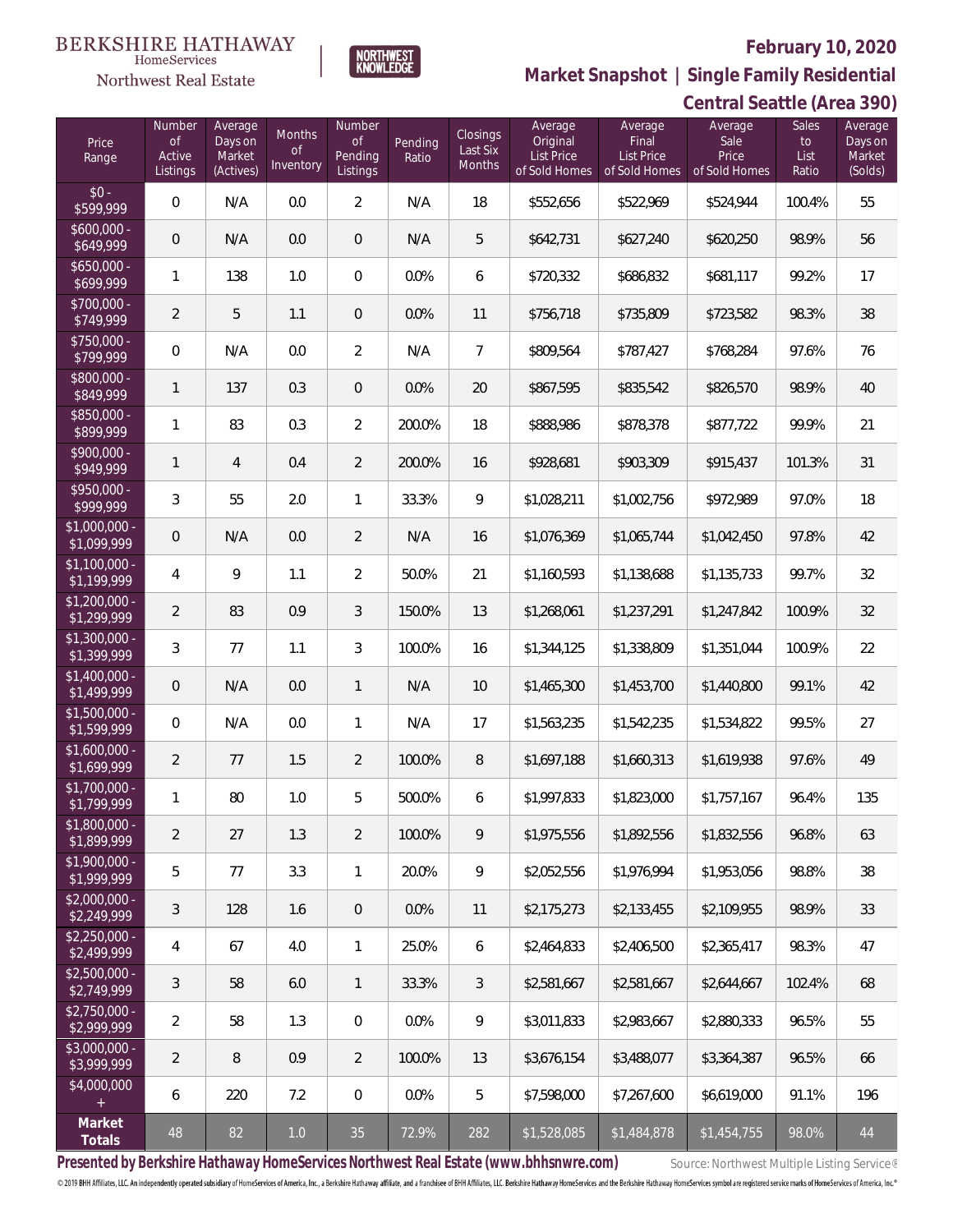#### **BERKSHIRE HATHAWAY**  $\label{lem:sevices} \textsc{Home} \textsc{Service} \textsc{s}$

# Northwest Real Estate



# **February 10, 2020**

**Queen Anne/Magnolia (Area 700) Market Snapshot | Single Family Residential**

| Price<br>Range                | Number<br>0f<br>Active<br>Listings | Average<br>Days on<br>Market<br>(Actives) | Months<br><b>of</b><br>Inventory | Number<br><b>of</b><br>Pending<br>Listings | Pending<br>Ratio | Closings<br>Last Six<br>Months | Average<br>Original<br><b>List Price</b><br>of Sold Homes | Average<br>Final<br><b>List Price</b><br>of Sold Homes | Average<br>Sale<br>Price<br>of Sold Homes | Sales<br>to<br>List<br>Ratio | Average<br>Days on<br>Market<br>(Solds) |
|-------------------------------|------------------------------------|-------------------------------------------|----------------------------------|--------------------------------------------|------------------|--------------------------------|-----------------------------------------------------------|--------------------------------------------------------|-------------------------------------------|------------------------------|-----------------------------------------|
| $$0 -$<br>\$699,999           | $\mathbf{1}$                       | $\mathfrak{Z}$                            | 0.4                              | $\mathfrak{Z}$                             | 300.0%           | 17                             | \$673,810                                                 | \$655,425                                              | \$624,741                                 | 95.3%                        | 43                                      |
| \$700,000 -<br>\$749,999      | $\mathbf{1}$                       | 17                                        | 0.6                              | $\overline{0}$                             | 0.0%             | 10                             | \$762,300                                                 | \$749,300                                              | \$721,950                                 | 96.3%                        | 73                                      |
| \$750,000 -<br>\$799,999      | 0                                  | N/A                                       | 0.0                              | $\overline{2}$                             | N/A              | 9                              | \$778,106                                                 | \$768,206                                              | \$768,944                                 | 100.1%                       | 21                                      |
| \$800,000 -<br>\$824,999      | 0                                  | N/A                                       | 0.0                              | $\overline{0}$                             | N/A              | 5                              | \$810,600                                                 | \$799,200                                              | \$807,200                                 | 101.0%                       | 18                                      |
| $$825,000 -$<br>\$849,999     | 0                                  | N/A                                       | 0.0                              | $\mathbf{1}$                               | N/A              | 9                              | \$831,889                                                 | \$831,889                                              | \$834,700                                 | 100.3%                       | 9                                       |
| \$850,000 -<br>\$874,999      | 1                                  | 19                                        | 0.5                              | $\mathbf 0$                                | 0.0%             | 12                             | \$880,246                                                 | \$858,408                                              | \$860,817                                 | 100.3%                       | 29                                      |
| \$875,000 -<br>\$899,999      | 1                                  | 4                                         | 0.7                              | $\overline{2}$                             | 200.0%           | 9                              | \$902,961                                                 | \$888,522                                              | \$887,094                                 | 99.8%                        | 27                                      |
| \$900,000 -<br>\$924,999      | $\mathsf{O}\xspace$                | N/A                                       | 0.0                              | $\mathbf 0$                                | N/A              | 11                             | \$934,273                                                 | \$913,636                                              | \$906,973                                 | 99.3%                        | 39                                      |
| $$925,000 -$<br>\$949,999     | 1                                  | 4                                         | 2.0                              | $\mathbf{1}$                               | 100.0%           | 3                              | \$998,333                                                 | \$953,000                                              | \$931,333                                 | 97.7%                        | 82                                      |
| \$950,000 -<br>\$974,999      | 1                                  | 17                                        | 0.9                              | $\overline{2}$                             | 200.0%           | $7\overline{ }$                | \$1,018,107                                               | \$990,386                                              | \$960,071                                 | 96.9%                        | 57                                      |
| $$975,000 -$<br>\$999,999     | 0                                  | N/A                                       | 0.0                              | $\overline{0}$                             | N/A              | 6                              | \$1,009,167                                               | \$959,833                                              | \$987,500                                 | 102.9%                       | 15                                      |
| $$1,000,000 -$<br>\$1,099,999 | 0                                  | N/A                                       | 0.0                              | 4                                          | N/A              | 23                             | \$1,101,609                                               | \$1,061,717                                            | \$1,050,957                               | 99.0%                        | 42                                      |
| $$1,100,000 -$<br>\$1,199,999 | 3                                  | 64                                        | 1.1                              | $\mathbf{1}$                               | 33.3%            | 16                             | \$1,189,433                                               | \$1,165,620                                            | \$1,147,219                               | 98.4%                        | 27                                      |
| $$1,200,000 -$<br>\$1,299,999 | 2                                  | 37                                        | 0.7                              | $\overline{4}$                             | 200.0%           | 18                             | \$1,277,636                                               | \$1,250,108                                            | \$1,255,722                               | 100.4%                       | 26                                      |
| $$1,300,000 -$<br>\$1,399,999 | 5                                  | 33                                        | 2.0                              | $\mathbf{1}$                               | 20.0%            | 15                             | \$1,368,599                                               | \$1,347,399                                            | \$1,339,133                               | 99.4%                        | 34                                      |
| $$1,400,000$ -<br>\$1,499,999 | 1                                  | 79                                        | 0.5                              | $\overline{2}$                             | 200.0%           | 13                             | \$1,453,615                                               | \$1,435,000                                            | \$1,444,679                               | 100.7%                       | 34                                      |
| $$1,500,000 -$<br>\$1,599,999 | $\overline{2}$                     | 50                                        | 1.2                              | $\overline{2}$                             | 100.0%           | 10                             | \$1,609,145                                               | \$1,582,750                                            | \$1,557,355                               | 98.4%                        | 27                                      |
| $$1,600,000 -$<br>\$1,699,999 | $\overline{2}$                     | 11                                        | 1.2                              | $\mathbf{1}$                               | 50.0%            | 10                             | \$1,749,595                                               | \$1,690.795                                            | \$1,629,500                               | 96.4%                        | 60                                      |
| $$1,700,000$ -<br>\$1,799,999 | 0                                  | N/A                                       | 0.0                              | 3                                          | N/A              | $\overline{7}$                 | \$1,863,279                                               | \$1,792,571                                            | \$1,748,929                               | 97.6%                        | 39                                      |
| $$1,800,000$ -<br>\$1,999,999 | 2                                  | 88                                        | 0.8                              | $\overline{0}$                             | 0.0%             | 15                             | \$2,032,733                                               | \$1,945,000                                            | \$1,883,633                               | 96.8%                        | 64                                      |
| $$2,000,000 -$<br>\$2,249,999 | 3                                  | 109                                       | 3.0                              | $\overline{0}$                             | 0.0%             | 6                              | \$2,130,833                                               | \$2,100,833                                            | \$2,085,000                               | 99.2%                        | 32                                      |
| $$2,250,000 -$<br>\$2,499,999 | 2                                  | 100                                       | 3.0                              | 2                                          | 100.0%           | 4                              | \$2,457,000                                               | \$2,432,000                                            | \$2,393,750                               | 98.4%                        | 39                                      |
| $$2,500,000 -$<br>\$2,999,999 | 3                                  | 24                                        | 3.6                              | $\overline{2}$                             | 66.7%            | 5                              | \$3,556,000                                               | \$3,043,800                                            | \$2,735,000                               | 89.9%                        | 201                                     |
| $$3.000.000 -$<br>\$3,999,999 | 0                                  | N/A                                       | 0.0                              | $\overline{0}$                             | N/A              | 5                              | \$3,715,198                                               | \$3,675,000                                            | \$3,409,000                               | 92.8%                        | 167                                     |
| \$4,000,000<br>$+$            | 4                                  | 169                                       | 24.0                             | $\overline{2}$                             | 50.0%            | 1                              | \$4,995,000                                               | \$4,995,000                                            | \$4,400,000                               | 88.1%                        | 13                                      |
| Market<br>Totals              | 35                                 | 61                                        | 0.9                              | 35                                         | 100.0%           | 246                            | \$1,344,068                                               | \$1,303,854                                            | \$1,274,828                               | 97.8%                        | 43                                      |

Presented by Berkshire Hathaway HomeServices Northwest Real Estate (www.bhhsnwre.com) Source: Northwest Multiple Listing Service®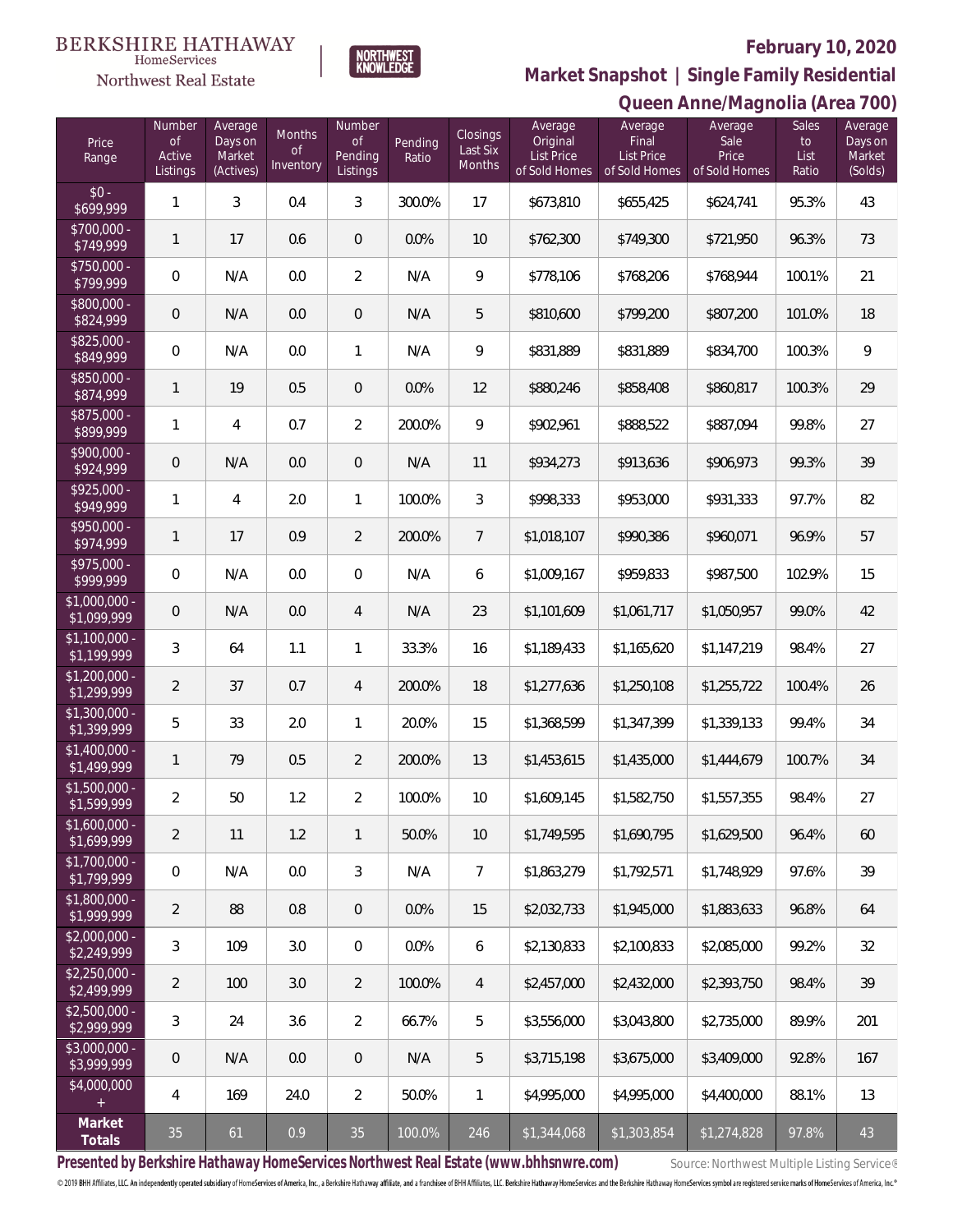

 $\label{lem:sevices} \textsc{Home} \textsc{Service} \textsc{s}$ Northwest Real Estate

**Belltown/Downtown Seattle (Area 701) Market Snapshot | Single Family Residential**

|                               |                                           |                                           |                           |                                     |                  |                                |                                                    |                                                        | $D$ CHTOWHI/DOWHTOWH JCQTHC (ATCQ 701)    |                              |                                         |
|-------------------------------|-------------------------------------------|-------------------------------------------|---------------------------|-------------------------------------|------------------|--------------------------------|----------------------------------------------------|--------------------------------------------------------|-------------------------------------------|------------------------------|-----------------------------------------|
| Price<br>Range                | Number<br><b>of</b><br>Active<br>Listings | Average<br>Days on<br>Market<br>(Actives) | Months<br>Οf<br>Inventory | Number<br>Οf<br>Pending<br>Listings | Pending<br>Ratio | Closings<br>Last Six<br>Months | Average<br>Original<br>List Price<br>of Sold Homes | Average<br>Final<br><b>List Price</b><br>of Sold Homes | Average<br>Sale<br>Price<br>of Sold Homes | Sales<br>to<br>List<br>Ratio | Average<br>Days on<br>Market<br>(Solds) |
| $$0 -$<br>\$499,999           | $\mathbf 0$                               | N/A                                       | N/A                       | $\mathbf 0$                         | N/A              | $\mathbf 0$                    | N/A                                                | N/A                                                    | N/A                                       | N/A                          | N/A                                     |
| $$500,000 -$<br>\$524,999     | $\theta$                                  | N/A                                       | N/A                       | $\mathbf 0$                         | N/A              | $\overline{0}$                 | N/A                                                | N/A                                                    | N/A                                       | N/A                          | N/A                                     |
| $$525,000 -$<br>\$549,999     | $\mathbf 0$                               | N/A                                       | N/A                       | $\mathbf 0$                         | N/A              | $\mathbf 0$                    | N/A                                                | N/A                                                    | N/A                                       | N/A                          | N/A                                     |
| \$550,000 -<br>\$574,999      | $\theta$                                  | N/A                                       | N/A                       | $\theta$                            | N/A              | $\overline{0}$                 | N/A                                                | N/A                                                    | N/A                                       | N/A                          | N/A                                     |
| $$575,000 -$<br>\$599,999     | $\mathbf 0$                               | N/A                                       | N/A                       | $\mathbf 0$                         | N/A              | $\mathbf 0$                    | N/A                                                | N/A                                                    | N/A                                       | N/A                          | N/A                                     |
| $$600,000 -$<br>\$624,999     | $\theta$                                  | N/A                                       | N/A                       | $\mathbf 0$                         | N/A              | $\mathbf 0$                    | N/A                                                | N/A                                                    | N/A                                       | N/A                          | N/A                                     |
| $$625,000 -$<br>\$649,999     | $\mathbf 0$                               | N/A                                       | N/A                       | $\mathbf 0$                         | N/A              | $\mathbf 0$                    | N/A                                                | N/A                                                    | N/A                                       | N/A                          | N/A                                     |
| $$650,000 -$<br>\$674,999     | $\theta$                                  | N/A                                       | N/A                       | $\mathbf 0$                         | N/A              | $\mathbf 0$                    | N/A                                                | N/A                                                    | N/A                                       | N/A                          | N/A                                     |
| $$675,000 -$<br>\$699,999     | $\mathbf 0$                               | N/A                                       | N/A                       | $\mathbf 0$                         | N/A              | $\mathbf 0$                    | N/A                                                | N/A                                                    | N/A                                       | N/A                          | N/A                                     |
| \$700,000 -<br>\$724,999      | $\mathbf 0$                               | N/A                                       | N/A                       | $\theta$                            | N/A              | $\sqrt{a}$                     | N/A                                                | N/A                                                    | N/A                                       | N/A                          | N/A                                     |
| $$725,000 -$<br>\$749,999     | $\mathbf 0$                               | N/A                                       | N/A                       | $\mathbf 0$                         | N/A              | $\mathbf 0$                    | N/A                                                | N/A                                                    | N/A                                       | N/A                          | N/A                                     |
| \$750,000 -<br>\$774,999      | $\theta$                                  | N/A                                       | N/A                       | $\theta$                            | N/A              | $\theta$                       | N/A                                                | N/A                                                    | N/A                                       | N/A                          | N/A                                     |
| $$775,000 -$<br>\$799,999     | $\mathbf 0$                               | N/A                                       | N/A                       | $\mathbf 0$                         | N/A              | $\mathbf 0$                    | N/A                                                | N/A                                                    | N/A                                       | N/A                          | N/A                                     |
| \$800,000 -<br>\$824,999      | $\mathbf 0$                               | N/A                                       | N/A                       | $\theta$                            | N/A              | $\theta$                       | N/A                                                | N/A                                                    | N/A                                       | N/A                          | N/A                                     |
| \$825,000 -<br>\$849,999      | $\mathbf 0$                               | N/A                                       | N/A                       | $\mathbf 0$                         | N/A              | $\mathbf 0$                    | N/A                                                | N/A                                                    | N/A                                       | N/A                          | N/A                                     |
| \$850,000 -<br>\$874,999      | $\theta$                                  | N/A                                       | N/A                       | $\theta$                            | N/A              | $\theta$                       | N/A                                                | N/A                                                    | N/A                                       | N/A                          | N/A                                     |
| \$875,000 -<br>\$899,999      | $\mathbf 0$                               | N/A                                       | N/A                       | $\overline{0}$                      | N/A              | $\mathbf 0$                    | N/A                                                | N/A                                                    | N/A                                       | N/A                          | N/A                                     |
| \$900,000 -<br>\$924,999      | $\mathbf 0$                               | N/A                                       | N/A                       | $\theta$                            | N/A              | $\overline{0}$                 | N/A                                                | N/A                                                    | N/A                                       | N/A                          | N/A                                     |
| $$925,000 -$<br>\$949,999     | 0                                         | N/A                                       | N/A                       | $\,0\,$                             | N/A              | $\overline{0}$                 | N/A                                                | N/A                                                    | N/A                                       | N/A                          | N/A                                     |
| \$950,000 -<br>\$974,999      | $\overline{0}$                            | N/A                                       | N/A                       | $\mathbf 0$                         | N/A              | $\theta$                       | N/A                                                | N/A                                                    | N/A                                       | N/A                          | N/A                                     |
| $$975,000 -$<br>\$999,999     | 0                                         | N/A                                       | N/A                       | $\boldsymbol{0}$                    | N/A              | $\overline{0}$                 | N/A                                                | N/A                                                    | N/A                                       | N/A                          | N/A                                     |
| $$1,000,000 -$<br>\$1,999,999 | $\mathsf{O}\xspace$                       | N/A                                       | N/A                       | $\mathbf 0$                         | N/A              | $\theta$                       | N/A                                                | N/A                                                    | N/A                                       | N/A                          | N/A                                     |
| $$2,000,000 -$<br>\$2,999,999 | 0                                         | N/A                                       | N/A                       | $\boldsymbol{0}$                    | N/A              | $\overline{0}$                 | N/A                                                | N/A                                                    | N/A                                       | N/A                          | N/A                                     |
| \$3,000,000 -<br>\$3,999,999  | $\overline{0}$                            | N/A                                       | N/A                       | $\mathbf 0$                         | N/A              | $\overline{0}$                 | N/A                                                | N/A                                                    | N/A                                       | N/A                          | N/A                                     |
| \$4,000,000<br>$+$            | $\,0\,$                                   | N/A                                       | N/A                       | $\mathbf 0$                         | N/A              | $\overline{0}$                 | N/A                                                | N/A                                                    | N/A                                       | N/A                          | N/A                                     |
| Market<br>Totals              | $\overline{0}$                            | N/A                                       | N/A                       | $\overline{0}$                      | N/A              | $\overline{0}$                 | N/A                                                | N/A                                                    | N/A                                       | N/A                          | N/A                                     |

Presented by Berkshire Hathaway HomeServices Northwest Real Estate (www.bhhsnwre.com) Source: Northwest Multiple Listing Service®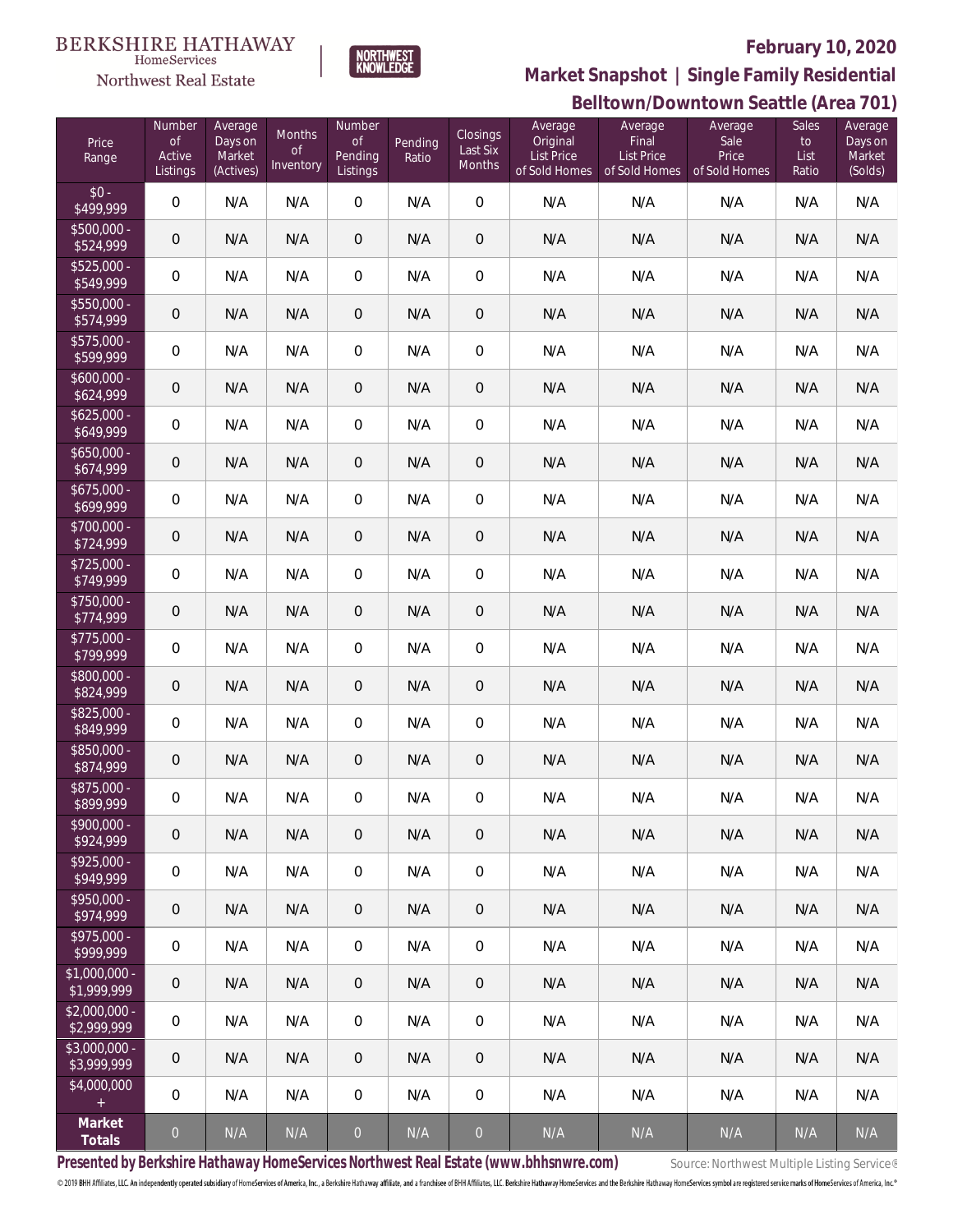

**Ballard/Greenlake (Area 705) Market Snapshot | Single Family Residential**

#### **BERKSHIRE HATHAWAY** NORTHWEST<br>KNOWLEDGE  $\label{lem:sevices} \textsc{Home} \textsc{Service} \textsc{s}$ Northwest Real Estate

|                               | Number              | Average           | <b>Months</b> | Number               |                  | Closings                  | Average                       | Average                    | <u>Parial al Orgeniano (m. ca. 1997</u><br>Average | <b>Sales</b> | Average           |
|-------------------------------|---------------------|-------------------|---------------|----------------------|------------------|---------------------------|-------------------------------|----------------------------|----------------------------------------------------|--------------|-------------------|
| Price<br>Range                | Οf<br>Active        | Days on<br>Market | <b>of</b>     | <b>of</b><br>Pending | Pending<br>Ratio | Last Six<br><b>Months</b> | Original<br><b>List Price</b> | Final<br><b>List Price</b> | Sale<br>Price                                      | to<br>List   | Days on<br>Market |
|                               | Listings            | (Actives)         | Inventory     | Listings             |                  |                           | of Sold Homes                 | of Sold Homes              | of Sold Homes                                      | Ratio        | (Solds)           |
| $$0 -$<br>\$499,999           | $\overline{2}$      | 363               | 0.4           | $\mathbf{1}$         | 50.0%            | 28                        | \$471,496                     | \$448,848                  | \$437,608                                          | 97.5%        | 45                |
| $$500,000 -$<br>\$549,999     | $\mathbf{1}$        | 6                 | 0.2           | $\overline{2}$       | 200.0%           | 27                        | \$545,211                     | \$530,265                  | \$521,731                                          | 98.4%        | 53                |
| \$550,000 -<br>\$599,999      | $\mathfrak{Z}$      | 55                | 0.5           | 5                    | 166.7%           | 37                        | \$592,805                     | \$576,981                  | \$576,300                                          | 99.9%        | 26                |
| $$600,000 -$<br>\$624,999     | $\mathsf{O}\xspace$ | N/A               | 0.0           | $\overline{2}$       | N/A              | 21                        | \$627,220                     | \$614,078                  | \$610,450                                          | 99.4%        | 28                |
| $$625,000 -$<br>\$649,999     | 0                   | N/A               | 0.0           | $\mathfrak{Z}$       | N/A              | 22                        | \$640,413                     | \$633,229                  | \$635,904                                          | 100.4%       | 24                |
| $$650,000 -$<br>\$674,999     | $\overline{2}$      | 348               | 0.5           | $\overline{2}$       | 100.0%           | 22                        | \$677,342                     | \$665,608                  | \$662,543                                          | 99.5%        | 30                |
| $$675,000 -$<br>\$699,999     | $\mathfrak{Z}$      | 14                | 0.5           | 12                   | 400.0%           | 39                        | \$700,682                     | \$685,757                  | \$683,906                                          | 99.7%        | 31                |
| \$700,000 -<br>\$724,999      | $\mathbf{1}$        | 5                 | 0.3           | $\overline{2}$       | 200.0%           | 24                        | \$718,889                     | \$704,512                  | \$709,440                                          | 100.7%       | 22                |
| $$725,000 -$<br>\$749,999     | $\sqrt{3}$          | 54                | 0.4           | 5                    | 166.7%           | 41                        | \$751,396                     | \$736,402                  | \$736,899                                          | 100.1%       | 29                |
| \$750,000 -<br>\$774,999      | $\mathbf{1}$        | 5                 | 0.2           | 4                    | 400.0%           | 29                        | \$757,572                     | \$744,022                  | \$757,569                                          | 101.8%       | 35                |
| $$775,000 -$<br>\$799,999     | $\sqrt{3}$          | 100               | 0.6           | $\overline{2}$       | 66.7%            | 29                        | \$793,675                     | \$783,068                  | \$785,840                                          | 100.4%       | 20                |
| \$800,000 -<br>\$824,999      | $\mathsf{O}\xspace$ | N/A               | 0.0           | $\mathbf 0$          | N/A              | 20                        | \$815,075                     | \$811,120                  | \$810,460                                          | 99.9%        | 23                |
| $$825,000 -$<br>\$849,999     | $\sqrt{3}$          | 80                | 0.9           | $\mathbf{1}$         | 33.3%            | 21                        | \$861,036                     | \$844,526                  | \$836,019                                          | 99.0%        | 44                |
| \$850,000 -<br>\$874,999      | $\mathsf{O}\xspace$ | N/A               | 0.0           | $\mathbf{1}$         | N/A              | 29                        | \$864,919                     | \$852,438                  | \$858,971                                          | 100.8%       | 27                |
| \$875,000 -<br>\$899,999      | $\sqrt{3}$          | 38                | 0.9           | $\overline{4}$       | 133.3%           | 21                        | \$865,421                     | \$851,133                  | \$883,143                                          | 103.8%       | 16                |
| \$900,000 -<br>\$949,999      | $\sqrt{3}$          | $\overline{2}$    | 0.5           | $\overline{2}$       | 66.7%            | 36                        | \$917,627                     | \$909,303                  | \$918,763                                          | 101.0%       | 21                |
| \$950,000 -<br>\$999,999      | 0                   | N/A               | 0.0           | 10                   | N/A              | 41                        | \$982,179                     | \$967,799                  | \$969,480                                          | 100.2%       | 26                |
| $$1,000,000 -$<br>\$1,099,999 | $\mathfrak{Z}$      | 8                 | 0.5           | $\overline{4}$       | 133.3%           | 40                        | \$1,080,253                   | \$1,057,485                | \$1,041,722                                        | 98.5%        | 36                |
| $$1,100,000 -$<br>\$1,199,999 | $\overline{4}$      | 89                | 0.5           | $7\overline{ }$      | 175.0%           | 44                        | \$1,148,056                   | \$1,124,464                | \$1,143,375                                        | 101.7%       | 36                |
| $$1,200,000 -$<br>\$1,299,999 | 3                   | 55                | 0.8           | $\mathfrak{Z}$       | 100.0%           | 24                        | \$1,211,019                   | \$1,211,019                | \$1,244,469                                        | 102.8%       | 16                |
| $$1,300,000 -$<br>\$1,399,999 | $\overline{2}$      | 77                | 0.9           | $\mathbf{1}$         | 50.0%            | 13                        | \$1,373,589                   | \$1,353,973                | \$1,337,923                                        | 98.8%        | 42                |
| $$1,400,000 -$<br>\$1,499,999 | $\overline{2}$      | 22                | 1.3           | $\mathbf{1}$         | 50.0%            | 9                         | \$1,515,550                   | \$1,456,544                | \$1,438,078                                        | 98.7%        | 101               |
| $$1,500,000 -$<br>\$1,749,999 | $\overline{9}$      | 65                | 2.3           | $\overline{4}$       | 44.4%            | 24                        | \$1,664,664                   | \$1,635,593                | \$1,605,141                                        | 98.1%        | 57                |
| $$1,750,000 -$<br>\$1,999,999 | $\overline{4}$      | 37                | 1.5           | $\overline{4}$       | 100.0%           | 16                        | \$1,890,087                   | \$1,874,462                | \$1,852,031                                        | 98.8%        | 33                |
| \$2,000,000<br>$\pm$          | $7\overline{ }$     | 159               | 4.7           | $\overline{2}$       | 28.6%            | 9                         | \$2,506,878                   | \$2,484,656                | \$2,406,883                                        | 96.9%        | 41                |
| Market<br>Totals              | 62                  | 82                | 0.6           | 84                   | 135.5%           | 666                       | \$916,481                     | \$900,839                  | \$900,545                                          | 100.0%       | 32                |

Presented by Berkshire Hathaway HomeServices Northwest Real Estate (www.bhhsnwre.com) Source: Northwest Multiple Listing Service®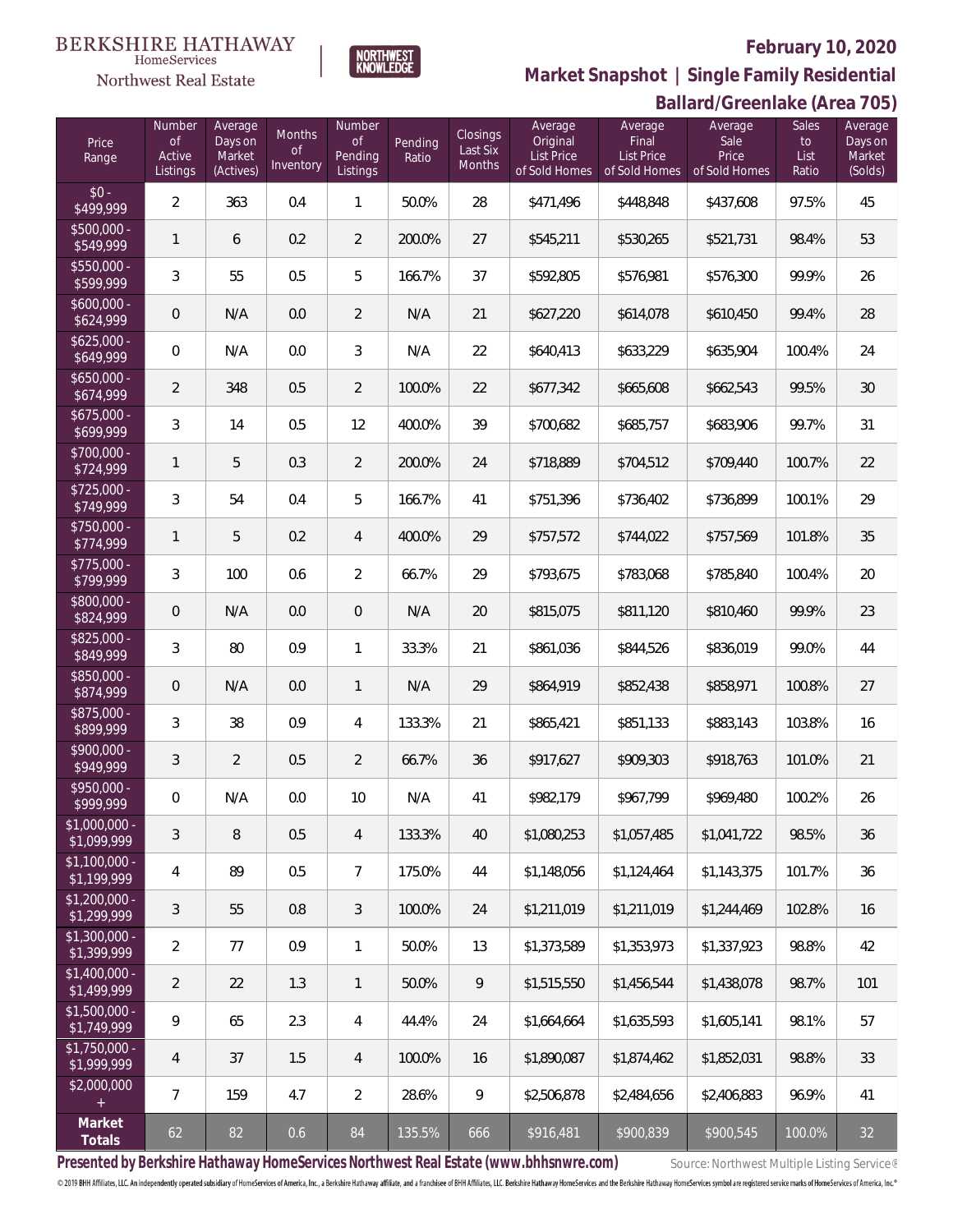

**BERKSHIRE HATHAWAY** 

HomeServices Northwest Real Estate

**Market Snapshot | Single Family Residential**

|                               | North Seattle (Area 710)                  |                                           |                           |                                     |                  |                                |                                                    |                                                        |                                           |                              |                                         |
|-------------------------------|-------------------------------------------|-------------------------------------------|---------------------------|-------------------------------------|------------------|--------------------------------|----------------------------------------------------|--------------------------------------------------------|-------------------------------------------|------------------------------|-----------------------------------------|
| Price<br>Range                | Number<br><b>of</b><br>Active<br>Listings | Average<br>Days on<br>Market<br>(Actives) | Months<br>Οf<br>Inventory | Number<br>0f<br>Pending<br>Listings | Pending<br>Ratio | Closings<br>Last Six<br>Months | Average<br>Original<br>List Price<br>of Sold Homes | Average<br>Final<br><b>List Price</b><br>of Sold Homes | Average<br>Sale<br>Price<br>of Sold Homes | Sales<br>to<br>List<br>Ratio | Average<br>Days on<br>Market<br>(Solds) |
| $$0 -$<br>\$499,999           | $\overline{2}$                            | 51                                        | $1.0\,$                   | 5                                   | 250.0%           | 12                             | \$492,571                                          | \$478,404                                              | \$460,537                                 | 96.3%                        | 38                                      |
| \$500,000 -<br>\$549,999      | $\mathsf{O}\xspace$                       | N/A                                       | 0.0                       | $\mathbf{1}$                        | N/A              | 21                             | \$541,607                                          | \$527,890                                              | \$525,148                                 | 99.5%                        | 42                                      |
| \$550,000 -<br>\$599,999      | 6                                         | 43                                        | 1.2                       | 5                                   | 83.3%            | 31                             | \$594,971                                          | \$579,645                                              | \$578,477                                 | 99.8%                        | 42                                      |
| $$600,000 -$<br>\$649,999     | $\overline{2}$                            | 47                                        | 0.3                       | $\mathbf{1}$                        | 50.0%            | 36                             | \$637,869                                          | \$622,826                                              | \$621,828                                 | 99.8%                        | $40\,$                                  |
| $$650,000 -$<br>\$674,999     | 0                                         | N/A                                       | 0.0                       | $\mathbf{1}$                        | N/A              | 20                             | \$669,633                                          | \$653,833                                              | \$658,772                                 | 100.8%                       | 24                                      |
| $$675,000 -$<br>\$699,999     | 1                                         | $\overline{2}$                            | 0.3                       | 5                                   | 500.0%           | 21                             | \$715,871                                          | \$698,485                                              | \$688,833                                 | 98.6%                        | 31                                      |
| \$700,000 -<br>\$724,999      | 1                                         | 4                                         | 0.3                       | $\,0\,$                             | 0.0%             | 19                             | \$739,721                                          | \$714,563                                              | \$710,332                                 | 99.4%                        | 40                                      |
| $$725,000 -$<br>\$749,999     | $\mathsf{O}\xspace$                       | N/A                                       | 0.0                       | $\overline{2}$                      | N/A              | 21                             | \$767,223                                          | \$734,120                                              | \$733,869                                 | 100.0%                       | 32                                      |
| \$750,000 -<br>\$774,999      | $\mathfrak{Z}$                            | 13                                        | 0.7                       | $\overline{2}$                      | 66.7%            | 25                             | \$779,446                                          | \$764,245                                              | \$758,780                                 | 99.3%                        | 36                                      |
| $$775,000 -$<br>\$799,999     | $\mathsf{O}\xspace$                       | N/A                                       | 0.0                       | 4                                   | N/A              | 24                             | \$808,985                                          | \$787,802                                              | \$782,706                                 | 99.4%                        | 24                                      |
| \$800,000 -<br>\$824,999      | 3                                         | 5                                         | 0.9                       | $\overline{0}$                      | 0.0%             | 19                             | \$802,042                                          | \$793,095                                              | \$809,474                                 | 102.1%                       | 22                                      |
| \$825,000 -<br>\$849,999      | $\mathsf{O}\xspace$                       | N/A                                       | 0.0                       | $\mathbf 0$                         | N/A              | 28                             | \$845,002                                          | \$833,084                                              | \$836,309                                 | 100.4%                       | 33                                      |
| \$850,000 -<br>\$874,999      | 1                                         | 101                                       | 0.5                       | $\,0\,$                             | 0.0%             | 12                             | \$862,742                                          | \$859,825                                              | \$859,083                                 | 99.9%                        | 26                                      |
| \$875,000 -<br>\$899,999      | $\mathbf 0$                               | N/A                                       | 0.0                       | $\overline{4}$                      | N/A              | 16                             | \$940,706                                          | \$907,203                                              | \$885,938                                 | 97.7%                        | 57                                      |
| \$900,000 -<br>\$949,999      | 1                                         | 4                                         | 0.4                       | $\mathbf{1}$                        | 100.0%           | 17                             | \$905,074                                          | \$901,362                                              | \$912,982                                 | 101.3%                       | $30\,$                                  |
| \$950,000 -<br>\$999,999      | 4                                         | 35                                        | 1.4                       | 4                                   | 100.0%           | 17                             | \$996,024                                          | \$974,491                                              | \$970,941                                 | 99.6%                        | 45                                      |
| \$1,000,000 -<br>\$1,099,999  | 1                                         | 32                                        | 0.3                       | $\overline{2}$                      | 200.0%           | 20                             | \$1,098,020                                        | \$1,055,820                                            | \$1,054,798                               | 99.9%                        | 26                                      |
| $$1,100,000 -$<br>\$1,199,999 | $\mathbf 0$                               | N/A                                       | 0.0                       | $\mathfrak{Z}$                      | N/A              | 17                             | \$1,184,526                                        | \$1,146,921                                            | \$1,144,176                               | 99.8%                        | 32                                      |
| $$1,200,000 -$<br>\$1,299,999 | $\mathfrak{Z}$                            | 13                                        | 0.8                       | $\overline{2}$                      | 66.7%            | 23                             | \$1,246,913                                        | \$1,216,748                                            | \$1,234,770                               | 101.5%                       | 37                                      |
| $$1,300,000 -$<br>\$1,399,999 | $\overline{2}$                            | 40                                        | 0.8                       | $\mathbf{1}$                        | 50.0%            | 15                             | \$1,365,267                                        | \$1,352,533                                            | \$1,345,167                               | 99.5%                        | 26                                      |
| $$1,400,000 -$<br>\$1,499,999 | $\overline{2}$                            | 31                                        | 4.0                       | $\mathfrak{Z}$                      | 150.0%           | 3                              | \$1,361,333                                        | \$1,361,333                                            | \$1,431,667                               | 105.2%                       | 6                                       |
| $$1,500,000 -$<br>\$1,749,999 | $\mathfrak{Z}$                            | 42                                        | 0.9                       | $\mathbf{1}$                        | 33.3%            | 20                             | \$1,655,198                                        | \$1,638,898                                            | \$1,608,400                               | 98.1%                        | 48                                      |
| $$1,750,000 -$<br>\$1,999,999 | $\overline{2}$                            | 31                                        | 0.7                       | $\overline{2}$                      | 100.0%           | 18                             | \$1,902,356                                        | \$1,863,858                                            | \$1,843,194                               | 98.9%                        | 52                                      |
| $$2,000,000 -$<br>\$2,499,999 | 5                                         | 65                                        | 2.7                       | 1                                   | 20.0%            | 11                             | \$2,302,064                                        | \$2,278,314                                            | \$2,199,909                               | 96.6%                        | 59                                      |
| \$2,500,000<br>$\ddot{}$      | $\overline{7}$                            | 116                                       | 4.7                       | $\sqrt{0}$                          | 0.0%             | 9                              | \$4,607,778                                        | \$4,518,994                                            | \$4,256,125                               | 94.2%                        | 91                                      |
| Market<br>Totals              | 49                                        | 47                                        | 0.6                       | 50                                  | 102.0%           | 475                            | \$1,015,339                                        | \$993,932                                              | \$984,742                                 | 99.1%                        | 37                                      |

Presented by Berkshire Hathaway HomeServices Northwest Real Estate (www.bhhsnwre.com) Source: Northwest Multiple Listing Service®